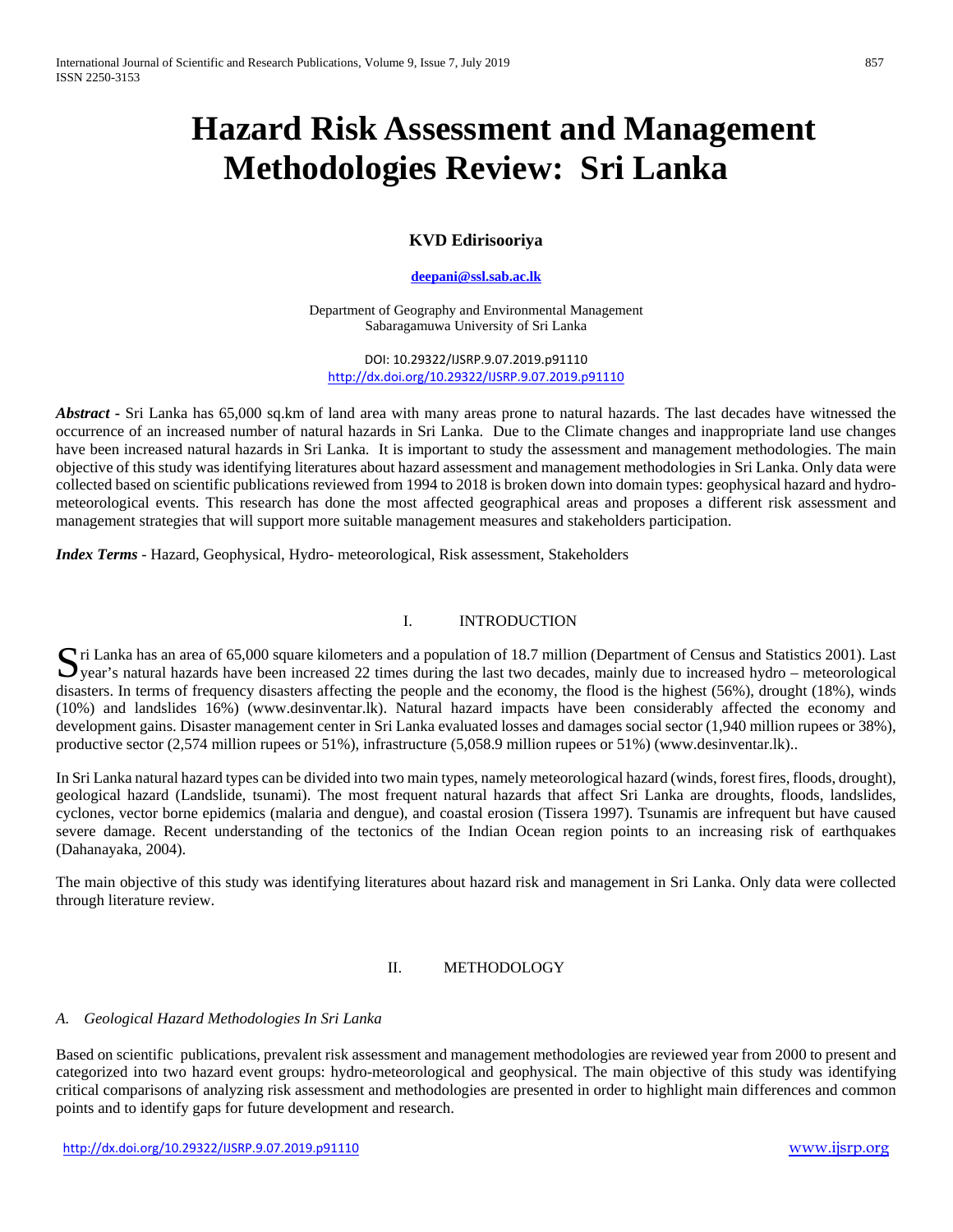These two main groups address the impacts and risk and analyze criteria based on varying assumptions. Table 1.1 is designed with the conceptual framework expressed in each risk assessment or management method – specifically risk, hazard, vulnerability and exposure concepts and their application to the specific natural hazard under examination.

Table 1.1: Structure of the criteria used with definition - literature review

| <b>Criteria</b>                  | <b>Definition</b>                                                                                                                                                                                                        |
|----------------------------------|--------------------------------------------------------------------------------------------------------------------------------------------------------------------------------------------------------------------------|
| Objective                        | Purpose of the research.                                                                                                                                                                                                 |
| Analytical approach              | Specifies the kind of analysis employed in the method.                                                                                                                                                                   |
| Input and output                 | Reports the applied tools and models and describes the input data used in the<br>analytical approach and how the method's results are presented – extended<br>detailing of the final output of every step of the method. |
| Strengths (S) and weaknesses (W) | Highlights strong points and limitations of the method.                                                                                                                                                                  |

### III. FINDINGS

## *A. Geophysical Hazard*

Geophysical hazards include landslides, avalanches, earthquakes and volcanic eruptions; landslide events account for some of the most relevant hazards in Sri Lanka. In Sri Lanka landslide include two main characteristics: (1) material involved landslide (rock, earth) and (2) type of movement landslide (falls, topples, slides, spreads, flows). Landslides are closely connected with hydro-meteorological hazards, as storms can be often linked as a main cause. Landslides are a major threat to human life, property, buildings, infrastructure and natural environments – especially in the hilly regions in Sri Lanka. The landslide susceptibility is spread over the entire hilly region of Sri Lanka, namely in seven districts; Badulla, Nuwara Eliya, Kandy, Kalutara, Ratnapura, Kegalle, Matale , Matara and Galle (National Building Research Organization – NBRO, 2003).

## *B. Landslide Hazard Methodologies In Sri Lanka*

A methods review of the predominant landslide hazards is presented in Table 1.2 and is broken down using the criteria described from Table 1.1.

Dhanushka at.al (1) has (2015) been used quantitative method for the identifying landslide risk and mapping for the Sri Lanka. This study has been developed human settlement map using of overlaying method, weighted method and pairwise ranking method use to weighting the human settlement categories. Mapping process has been carried out by using QGIS which is an open source GIS application. The analyzed data included past satellite images they have been helped identifying building density, open spaces and land uses. Using weighted and pairwise methods has been developed risk maps as high risk, medium and low risk. This risk map will be used for environmental investment in guide plan for the development, early warning system and gathering further information on demographic and housing.

Deheragoda at.al (2) (2003) studied social survey among the landslide affected families in the Kotapola DS division in the Matara District of the Sri Lanka. In this study, questionnaire, case studies, geographical coordinates method were used for identifying landslide affected and vulnerable locations in the Kotapola area. SINMAP model was used mainly used to predict landslide vulnerability for the future. This study will be help regional awareness programme for the Sri Lanka and for the relocation programme.

Virajh et.al(3) (2012) has been studied susceptibilities to shallow landslide occurrence in the Kalawana Divisional division in Rathnapura District. This study used two data collection methods such as fieldwork and laboratory test. An analytical Hierachical process has been used for the development of the attributes map.GIS data sets have combined by weighted average analysis (WAA), landslide susceptibility map of the study area have been created. The resulting information have compared with the landslide susceptibility map derived through the SINMAP model. Both outputs are useful for better understanding of landslide susceptibility and they will be helpful for the reduction and mitigation of future landslide hazards of the study area.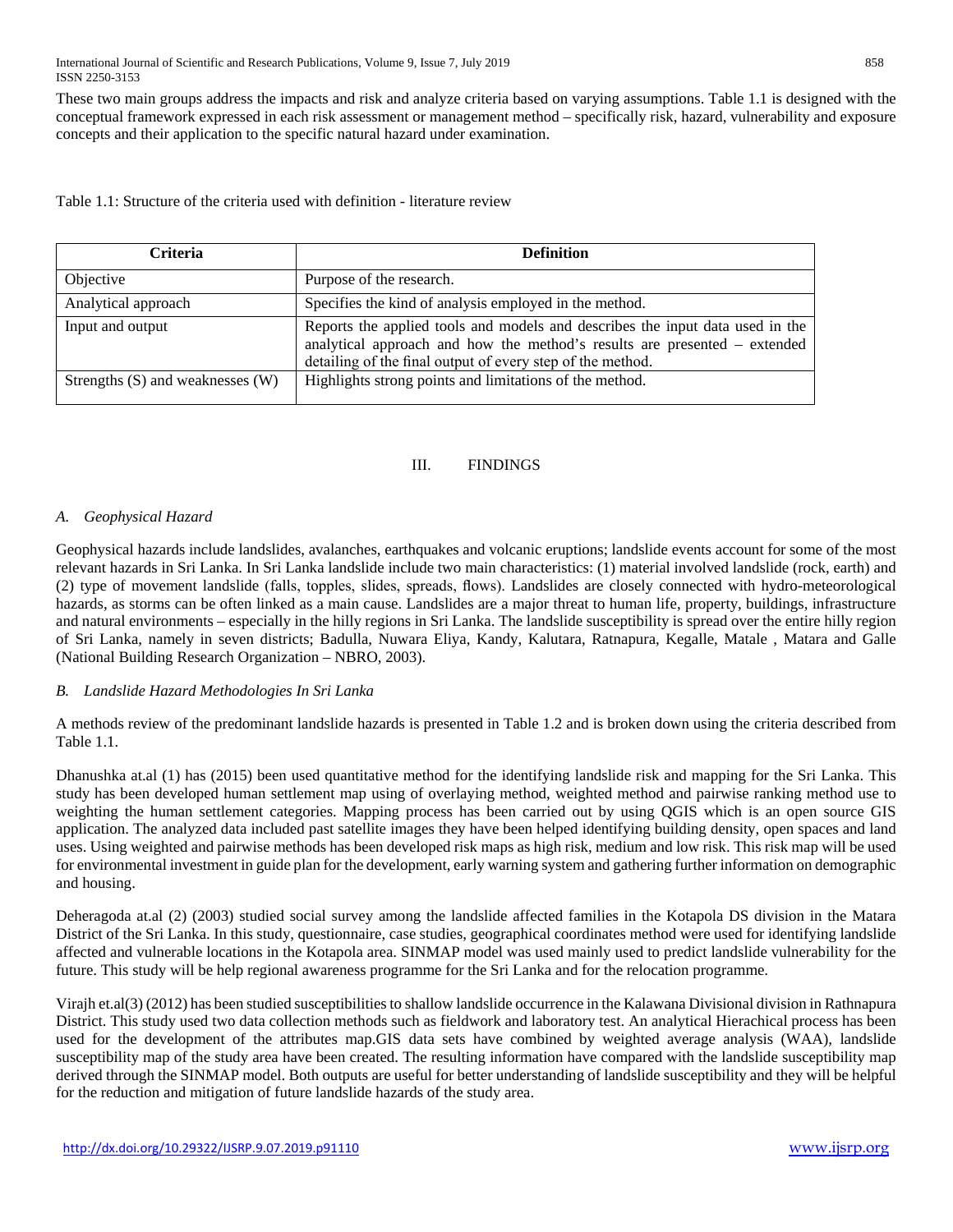Edirisooriya (4) (2018) was created a landslide zone map using of SINMAP model to the Elaphatha Divisional division of the Rathnapura district. This model found 87% stable, 7% marginal and 5.62% having unstable land of the study area. This data are very important for the development and planning activities of the study area.

Weerasingha et.al (5) (2006) studied a deterministic slope stability predicting tool for landslide vulnerability assessment in the Ratnapura town area. Slope stability analysis model – SINMAP was used in this study. Further GIS technology was used for producing DEM and stability Index grid theme based on 1:10,000 scale contour data. The major output of the SINMAP model is the Stability Index grid theme, which can be used as a landslide hazard zonation map. The model also provides slope area plot charts and statistical summary for each calibration region in the study area facilitating the data interpretation. The results of this study indicate about 72% reliability in predicting slope instability in the selected study area. The output of this result should be significant for the geotechnical and geological evaluation of the site and implementing of the remedial measures and restricted land use practices to the unstable areas. However, it is important to increase the awareness of people who utilize the mountainous areas, in general, regarding the possible causes of slope instability and the importance of applying better land use practices and construction practices.

Prasannaa (6) (2018) studied risk assessment for the high land slide hazard area in Hali Ella GN division in Badulla district. This paper assessed risk according to the frequency, magnitude, and type of hazard and the vulnerability and exposure. Data were collected through secondary and primary data collection methods. stratified samples, house-by-house survey , participatory GIS procedures , building footprint maps have been employed to acquire socio-economic information of both the buildings and inhabitants accommodate in risk buildings of the study area. This paper has been found livelihood of the families rely on lands in landslide prone areas , majority of the houses are not designed by professionals and are constructed without obtained approval from relevant authorities ,majority of the houses not obtain clearance for construction in landslide prone areas, nearly half share of houses locate on steep slope (>31°) terrain, majority of housing units have no drainage system available to discharge rain water ,access road to nearly one third of the housing units have the possibility of damage by disaster and nearly two third of the housing units have no alternative roads to reach their houses, inhabitants in nearly two third of the housing units do not receive instructions on disaster preparedness. The resulting information should be applying formulate and practice risk-based land use planning, develop preparedness plans, early warning systems and hold regular public preparedness drill to enhance the knowledge and ability of the local community to predict, prepare, and respond and to cope with the effect of disasters.

In the study conducted by Kaleela et.al (7) (2017) examines impact of landslide on environment and socio economy in the Badulla district. Primary and Secondary data were used to collect the qualitative and quantitative information. Primary data has been gathered through the observation, group discussion, direct interview and field visit. This methodologies found physical and human factors mainly affected increasing of landslide in the Badulla district of Sri Lanka.

Bandara et.al (8) (1994) studied landslides in the Badulla district. This paper discussed the relationship between geological conditions, rainfall, and land use and slope patterns with causes for landslides in the study area. Field investigation method was used in this study and it was found that most of the landslides originated from the soil of superficial colluviums, residual and weathered rock areas. Further, this study examined the rate of landslide occurrence in the scrap and the dip slope areas respectively.

# *C. Hydro-Meteorological Hazards Sri Lanka*

Hydro-meteorological hazards comprise primarily of foods, storms, water scarcity, extreme temperature events and forest fires. Floods are the most common type of natural disaster in Sri Lanka and they contribute to almost 50% of the total disaster occurrences in the country that devastate lives and property year after year. The district of Colombo, Gampaha Ratnapura Galle ,Matara Kalutara , Ampara , Polonnnaruwa , Trincomale are inundated by floods during the South –western monsoon period and North – eastern monsoon period. Floods have killed about 350 people between 1994 and 2010 and left almost 3.5 million people homeless.

# *D. Flood Hazard Risk Assessment Methodologies In Sri Lanka*

A methods review of the predominant hydro-meteorological hazards are presented in Table 1.2 and is broken down using the criteria described from Table1.1. Within the reviewed papers, a varying definition of risk is provided; authors define risk using different parameters and assumptions. Kumari et.al (1) (2018) studied the qualitative flood risk assessment for the Western Province of Sri Lanka. Risk index was used for this study, which was purely based on weighted parameters. Risk index calculated according to the hazard index, exposure index, and vulnerability index. Accordingly, have been developed flood hazard map, exposure map and social vulnerability map. Populations in 08 (0.9%) GN Divisions are socially at high flood risk, but out of those 08, only 01 is with very high flood hazard and only 04 are with high flood hazard. The results of the economic risk analysis indicate that the population in 01 (0.1%) GN divisions are economically at very high risk of flood, the population in 65 (7.1%) GN Divisions is at high risk. Generated flood risk maps are instrumental in identifying the GN Divisions with high flood risk and can be utilized for determining the appropriate disaster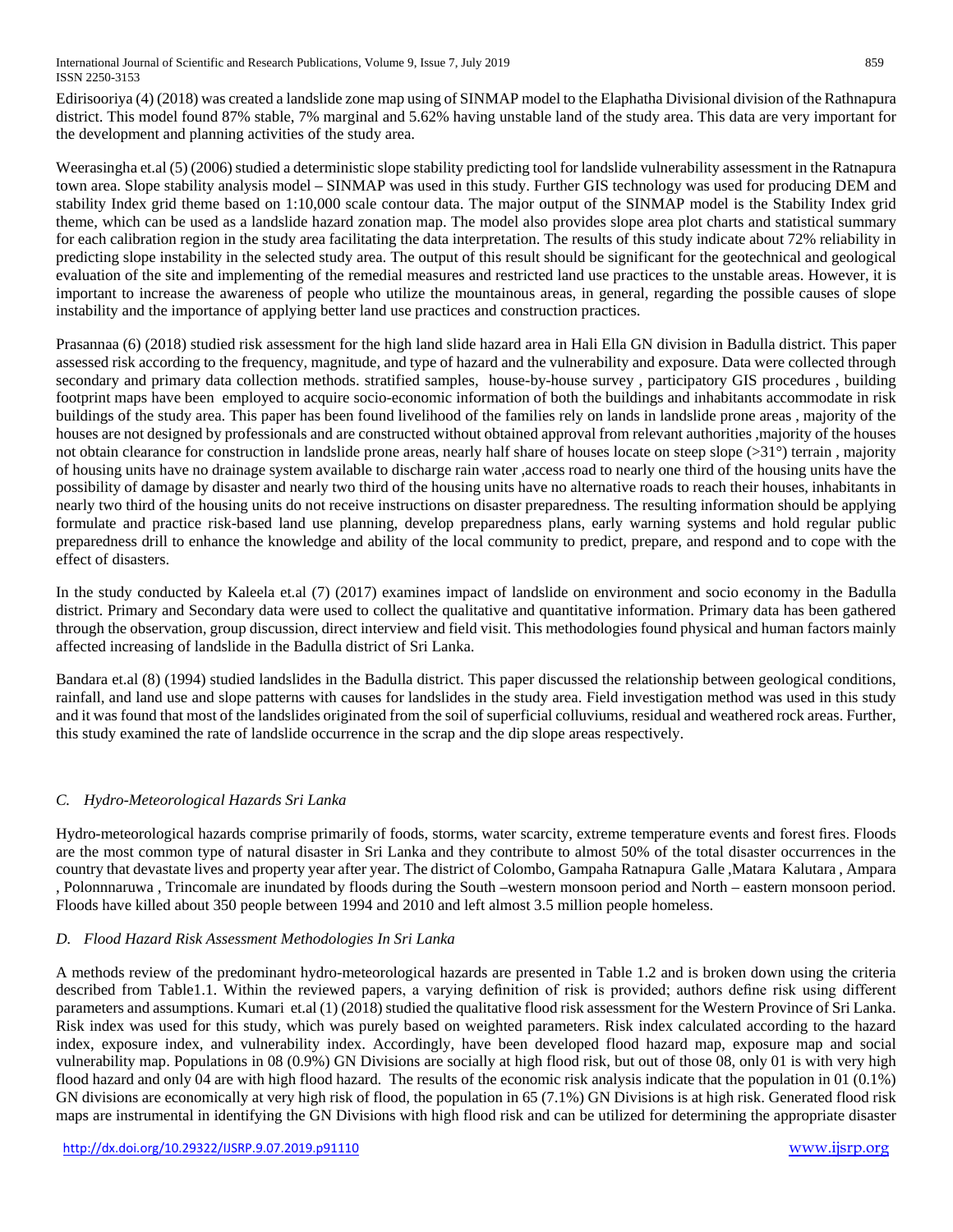International Journal of Scientific and Research Publications, Volume 9, Issue 7, July 2019 860 ISSN 2250-3153

mitigation options prior to implementing the planned developments for the area. The derived information supports for making decisions on preparedness planning, early warning and other measures which can be implemented for increasing the adaptive capacity of a vulnerable population, and reducing their disaster risk. The outcome of the study also provides provisions for allocating sufficient funds for disaster relief and post disaster rehabilitation.

Edirisooriya (2) (2018 ) developed the inundation map using of Gumble model for the Ratnapura Divisional Secretariat area (DSD). The main methodology applied in this study was a geographical information system and used digital elevation model, 21 year flood heights records. Throughout this study low, moderate and high flood hazard map and probability of inundation maps for 5,10,20 30 40 ,50 and 100 years were developed. The results of the inundation maps found 64.3% of the study area comes under the high hazard zone. These include Ratnapura town, Ratnapura town west, Godigamuwa,Thiriwanaketiya and Weralupe. These inundation maps are useful for flood emergency management, implementation of relief and rehabilitation programs,

Soolangaarachi et.al (3) (2005) did a flood hazard assessment for the Rathnapura Municipal Council area. This assessment included a land use zonation map that was developed using secondary data as well as primary data generated through field information. Rajapakse (4) (2003) developed a flood hazard map for the Ratnapura city based on secondary and primary data. This study attempted at developing a plan to minimize damages to life and property caused by floods in Ratnapura city. Liyanarachchi et.al (5) (2006) studied the flood situation in the Ratnapura area. This study was developed digital elevation model and that base developed inundation level in the Rathnapura Municipal Council area. Throughout this study, low moderate and high flood hazard maps were developed. These inundation maps will be useful for policy planners.

Dilhani1 et.al (6) (….) studied flood risk mitigation strategies in vernacular dwelling in the Rathnapura district. Data have been collected through 15 case studies. Case studies have been analyzed using chronological analysis methods. Five parameters have been identified to develop flood risk mitigation strategies of the study area.These parameters are location and orientation, plan configuration, substructure super structure and services. This study has identified the absence of modern materials and professional knowledge in the case study area of the district. Accordingly, this study will be used for the development of materials and construction practices in the flood risk areas in Sri Lanka.

### TABLE 1.1 : LANDSLIDE HAZARD METHODOLOGIES REVIEW IN SRI LANKA

| Objective<br><b>Author and year</b> | <b>Methodology</b> | Research out put | <b>Strength</b> |
|-------------------------------------|--------------------|------------------|-----------------|
|-------------------------------------|--------------------|------------------|-----------------|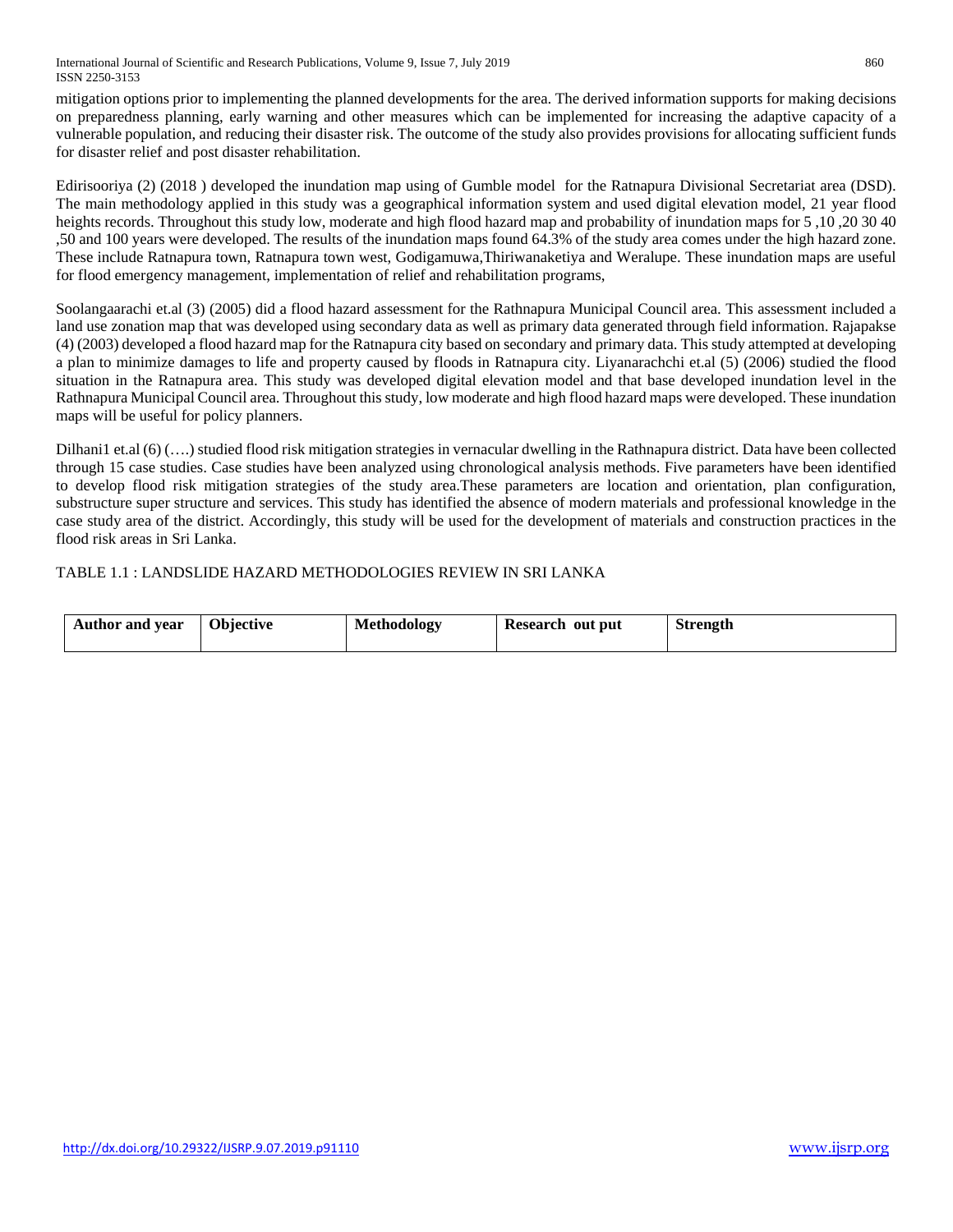| Dhanushka<br>at.al                              | Identifying landslide                                                                                         | Quantitative                                                                       | Human settlement map,                                                                                         | Environmental investment.<br>$S-$                                                                                                                                                                                                   |
|-------------------------------------------------|---------------------------------------------------------------------------------------------------------------|------------------------------------------------------------------------------------|---------------------------------------------------------------------------------------------------------------|-------------------------------------------------------------------------------------------------------------------------------------------------------------------------------------------------------------------------------------|
| $(1) - 2015$                                    | risk in Sri Lanka.<br>Social survey among                                                                     | methods.<br>(overlaying,<br>pairwise<br>weighted,<br>ranking), QGIS.               | risk map.                                                                                                     | Risk map further information<br>on demographic and housing,<br>early warning system.                                                                                                                                                |
| Deheragoda<br>at.al<br>$(2)$ 2003.              | landslide<br>the<br>affected families.                                                                        | Questionnaire, case<br>studies,<br>Geographical<br>coordinates<br>$M - SIMMP$      | Understanding<br>of<br>landslide<br>probability(<br>probability map), social<br>and physical impacts.         | S - Regional awareness,<br>relocation purpose.<br>W. - Time, Communication<br>problem.                                                                                                                                              |
| Virajh et.al (3)<br>2012                        | Susceptibilities<br>to<br>shallow<br>landslide<br>occurrence                                                  | Field<br>work,<br>laboratory test , GIS,<br>Hierachical<br>processes.<br>M-SINMAP, | Understanding of<br>landslide<br>susceptibility(Attribute<br>map, landslide<br>susceptibility map).           | S - Reduction and mitigation of<br>future landslide hazards.<br>Development<br>planning<br>and<br>activities                                                                                                                        |
| Edirisooriya<br>(4)<br>2013                     | Identifying landslide<br>zone map using of<br>SINMAP model.                                                   | Geographical<br>coordinates, GIS<br>M-SINMAP,                                      | Understanding<br>of<br>landslide susceptibility<br>(DEM<br>landslide<br>susceptibility map.)                  | Geotechnical<br>and<br>geological<br>evaluation,<br>site<br>and<br>implementing of the remedial<br>measures and restricted land use                                                                                                 |
| Weerasingha et.al<br>(5)                        | Deterministic slope<br>stability predicting<br>tool for landslide<br>vulnerability<br>assessment in Rat       | DEM, stability index<br>gride, GIS.<br><b>M-SINMAP</b>                             | Understanding<br>of<br>landslide susceptibility<br>(Slope map, plot chart,<br>stability map).                 | practices to the unstable areas.                                                                                                                                                                                                    |
| Prasannaa (6) 2018<br>Kaleela et.al (7)<br>2017 | Risk assessment for<br>the high land slide<br>hazard area in Hali<br>Ella GN division in<br>Badulla district. | House<br>house<br>by<br>survey, PRA.                                               | Livelihood<br>of<br>the<br>families rely on lands in<br>landslide prone areas.                                | S-Formulate and practice risk-<br>based land use planning, develop<br>preparedness plans, early warning<br>systems and hold regular public<br>preparedness drill to enhance the<br>knowledge and ability of the local<br>community. |
| Bandara et.al (8)                               | Impact of landslide<br>on environment and<br>socio-economy in<br>the Badulla district.                        | observation,<br>group<br>discussion,<br>direct<br>interview and field<br>visit     | Physical and human<br>factors, mainly affected<br>increasing of landslide<br>in the Badulla district          |                                                                                                                                                                                                                                     |
| 1994                                            | Landslides locations<br>in the Badulla<br>district.                                                           | Field<br>investigation<br>method.                                                  | Landslides originated<br>from the soil of<br>superficial colluviums,<br>residual and weathered<br>rock areas. |                                                                                                                                                                                                                                     |

# TABLE 1.2: FLOOD HAZARD METHODOLOGIES REVIEW IN SRI LANKA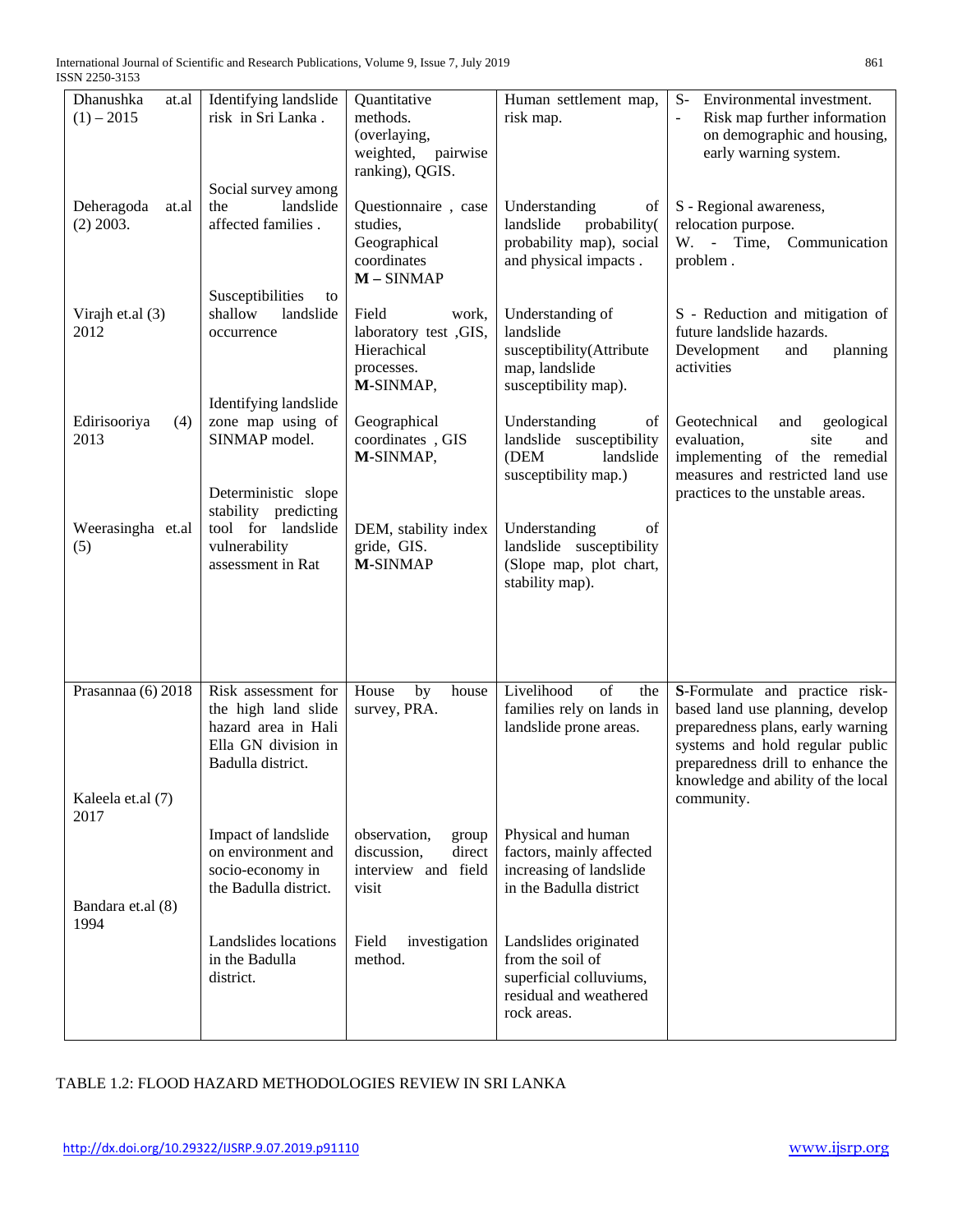| Author and year                    | Objective                                                                                 | Methodology                                                                                         | Research out put                                                                                                                                                                                        | <b>Strength</b>                                                                                             |
|------------------------------------|-------------------------------------------------------------------------------------------|-----------------------------------------------------------------------------------------------------|---------------------------------------------------------------------------------------------------------------------------------------------------------------------------------------------------------|-------------------------------------------------------------------------------------------------------------|
| Kumari et.al (1) 2018              | Qualitative flood risk<br>for<br>assessment<br>the<br>Province of<br>Wetern<br>Sri Lanka. | Risk index (hazard<br>index, exposure index,<br>and<br>vulnerability<br>index.                      | Populations<br>- 08<br>in<br>$(0.9\%)$ GN Divisions<br>are socially at high<br>flood risk, population<br>in 01 $(0.1\%)$<br><b>GN</b><br>divisions<br>is<br>economically at very<br>high risk of flood. | flood risk maps can be utilized<br>for<br>determining<br>the<br>appropriate disaster mitigation<br>options. |
| Edirisooriya (2) 2018              | Developed the<br>inundation map for<br>the Ratnapura DS<br>division.                      | Field data, Flood level<br>data, GPS data.<br>M- Gumbal model.                                      | Flood inundation<br>maps probability of<br>inundation map.                                                                                                                                              | Flood emergency<br>management, implementation<br>of relief and rehabilitation<br>programmes,                |
| Soolangaarachi (3)<br>2005         | Flood hazard<br>assessment for the<br>Rathnapura Municipal<br>Council area.               | Secondary data,<br>primary data.                                                                    | Land use zonation<br>map.                                                                                                                                                                               |                                                                                                             |
| Rajapakse (4) 2007                 | Developed a flood<br>hazard map for the<br>Ratnapura city.                                | Secondary and<br>primary data.                                                                      | Inundation map.                                                                                                                                                                                         | Developing a plan to<br>minimize damages to life and<br>property.                                           |
| Liyanarachchi et.al<br>$(5)$ 2006. | Developed a flood<br>hazard map for the<br>Ratnapura MC area.<br>Risk mitigation          | Inundation leavel,<br>M- digital elevation<br>model and that base<br>developed inundation<br>level. | Inundation map.                                                                                                                                                                                         | Inundation maps will be<br>useful for policy planners.                                                      |
| Dilhani1 et.al (4)<br>2016         | strategies in<br>vernacular dwelling in<br>the Rathnapura<br>district                     | 15 case studies.                                                                                    | Identified absence of<br>modern materials and<br>professional<br>knowledge in the case<br>study area.                                                                                                   | Development of materials and<br>construction practices in the<br>flood risk areas.                          |

# IV. CONCLUSIONS

Based on the review, the existing assessment and management methodologies for the two domains denote natural hazards under given reference to recent analysis and discussion of scientific publications. The analyzed papers are focused only landslide and flood hazards.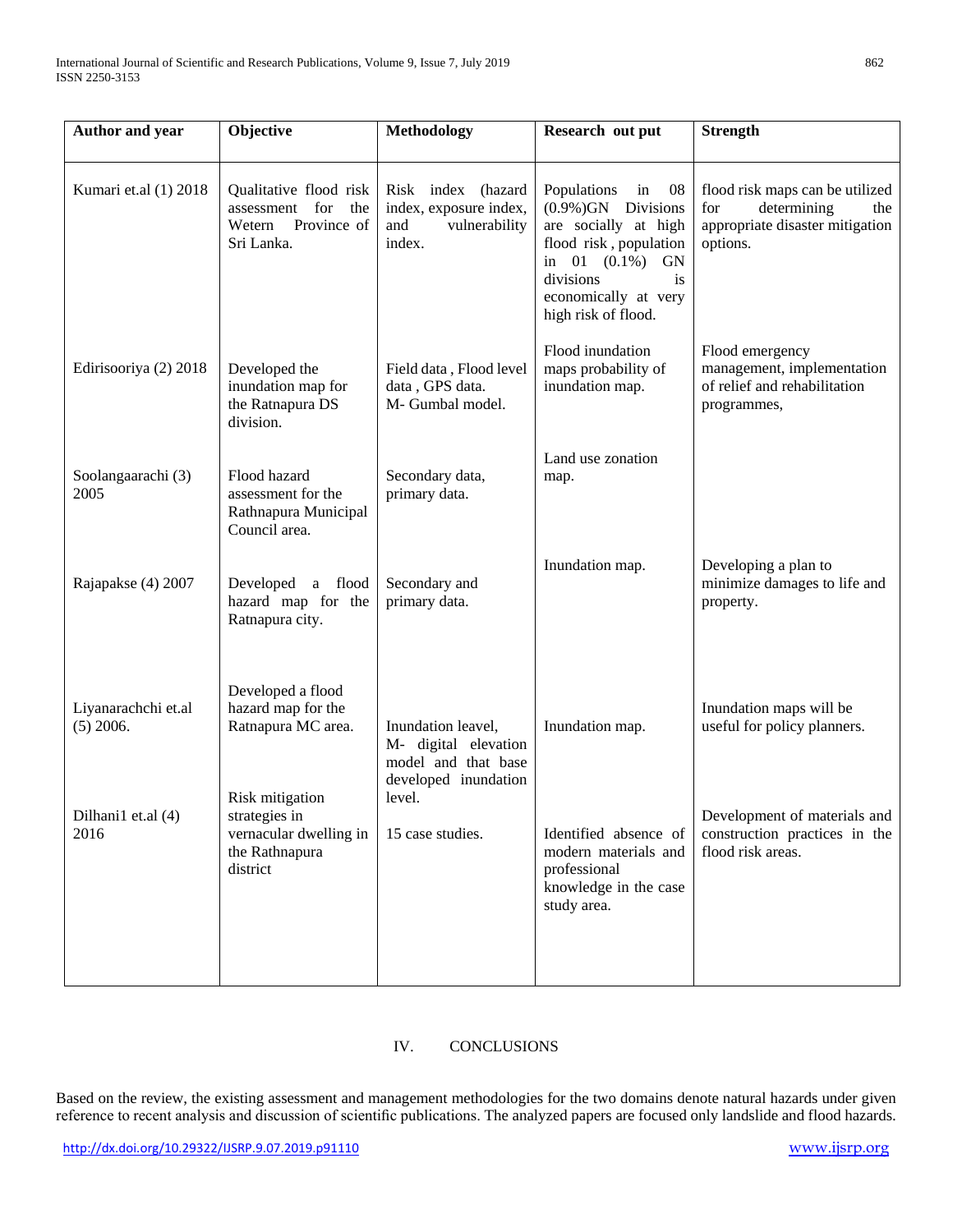International Journal of Scientific and Research Publications, Volume 9, Issue 7, July 2019 863 ISSN 2250-3153

This research done the most affected geographic areas and proposes a different risk assessment and management strategies that will be support more suitable management measures (e.g. cost - effectiveness) and stakeholders' participation (e.g. Public participation through workshops)

#### **REFERENCE**

- [1]. A. A.Virajh, J. Gunatilake."Assessing Shallow Landslide Susceptibility by Deterministic Model Approach 'SINMAP', Journal of Geological Society of Sri Lanka, Vol.18-Issue 2,2017,pp14-31.
- [2]. C.K.M Deheragoda , M.M Karunanayake ." Disaster Management in Sri Lanka: Landslide Disaster : May 2003", Workshop on Regional Development Experience in Sri Lanka, The Department of Geography, University of Sri Jayawardenapura.
- [3]. D, Jayathilake , M.G.J Upeshika, G.M.S Madhushani . " Human Settlement Mapping as a Tool for Preparing Landslide Risk Maps". International Symposium, National Building Research Organization , 2016, pp 73 -78.
- [4]. D . Jayathilake , D. Munasinghe . "Quantitative Landslide Risk Assessment and Mapping". In NBRO, National building Reseach Organization symposium "Inovation For Resilient Environment. Sri Lanka, 2015.
- [5]. D.T Soolangaarachi , N.S Vithanage . "Flood Hazard Assessment in the Ratnapura Municipal Council Area" , 2<sup>nd</sup> Symposium on Geo Informatics , Postgraduate Institute of Science , University of Peradeniya , 2005 .
- [6]. Disaster Information. Online Available:http:www . desinventar.lk
- [7]. Department of Census and Statistics , " Census Report" Colombo, Sri Lanka ,2001
- [8]. K.Dahanayake ."Earthquake Awareness a Must". Sunday Observer, Online, Available : http:www.sandayobserver .lk/2010/03/21/new35.asp [2] March 2010.
- [9]. K.A.C . Dilhani1, N. Jayaweera . " A Study of Flood Risk Mitigation Strategies in Vernacular Dwellings of Rathnapura , Sri Lanka ". Built Environment in Sri Lanka, Vol 12, Issue I ,2016.
- [10]. K.M . Weerasingha , H.V.M.P Abeywickrema, J.S.M Fowze , L. Samarakoon ."Use of Deterministic Slope Stability Prediction Tool for Landslide Vulnerability Assessment in Ratnapura Area, Sri Lanka". In proceedings of the International Conference on Mitigation of Natural Disasters,2007,pp 1-17.
- [11]. K.V.D. Edirisooriya, N.S.Vithnage , P. Uluwaduge, E.M.T.K Senevirathne , "Understanding disaster risk and mitigation special reference to Rathnapura district", Science direct, Procedia engineering 212, 2018, pp 1034 – 1039.
- [12]. K.V.D. Edirisooriya , N.S.Vithnage, C.K.M Deheragoda . " Landslide Zoning Mapping of Vulnerability in Elaphatha Divisional Secretariat Division using Stability Index Mapping (SINMAP) Tool". International Journal of Humanities and Social Sciences, Vol 3 Issue 2 ,2013, pp 137 – 144.
- [13]. J.Prasanna, W. Gnanatheepan. "Study on Housing Units Locate in Very High and High Landslide Hazard Prone Areas of Hali-Ela Divisional Secretariat Division, Sri Lanka", Science direct, Procedia engineering 212 ,2018, pp 22-29.
- [14]. M. I. M. Kaleela, M. J. Rizwin Reezab, "The Impact of Landslide on Environment and Socio-Economy: GIS Based Study on Badulla District in Sri Lanka". Word scientific New ,2017 ,pp . 69 -84.
- [15]. M.W Kumari , Hans Gehrels , N.M.S.I Arambepola , H.P. Vajja, J.M.K Herath, K. Atapattu ."Qualitative Flood Risk assessment for the Western Province of Sri Lanka". Science direct, Procedia engineering 212, 2018, pp 503-510.
- [16]. P .Liyanarachchi, P.G. Chandana ." Geographical Information Systems for Flood Risk Mapping: a Case Study of Ratnapura town", Application Proceedings of the Second Academic Session, University of Ruhuna, 2004,104-108.
- [17]. National Building Research Organization . "Annual Report ",Colombo , 2003.
- [18]. R.M.S Bandara ,S.Haridharan , R.D Cruickshank . "Landslide in Badulla District of Sri Lanka, Proceedding of the National Symposium on Landslides, Colombo, 1994.
- [19]. R. Rajapakse. "Flood Hazard Mapping Project in Ratnapura City". [Online] Pwri.go.jp. Available at: https://www.pwri.go.jp/icharm/training/pdf2007/07\_proposal\_report/sri\_lanka.pdf.

#### AUTHORS

**First Author –** KVD Edirisooriya, Dr, Department of Geography & Environmental Management, **[deepani@ssl.sab.ac.lk](mailto:deepani@ssl.sab.ac.lk)**